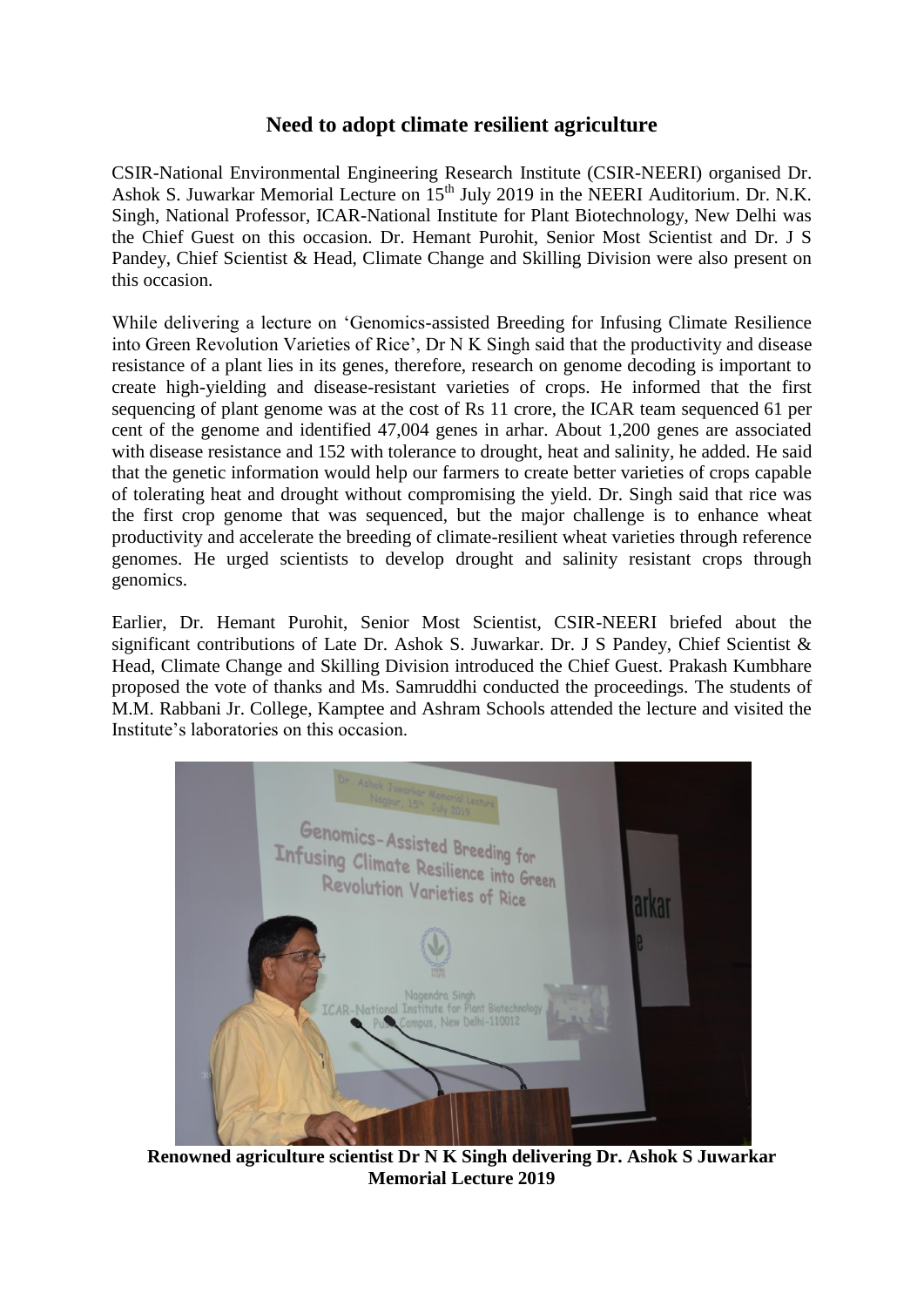

**Dr. Hemant Purohit, Senior Most Scientist delivering welcome address**



**Dr. J S Pandey, Chief Scientist & Head, Climate Change and Skilling Division introducing the Chief Guest**